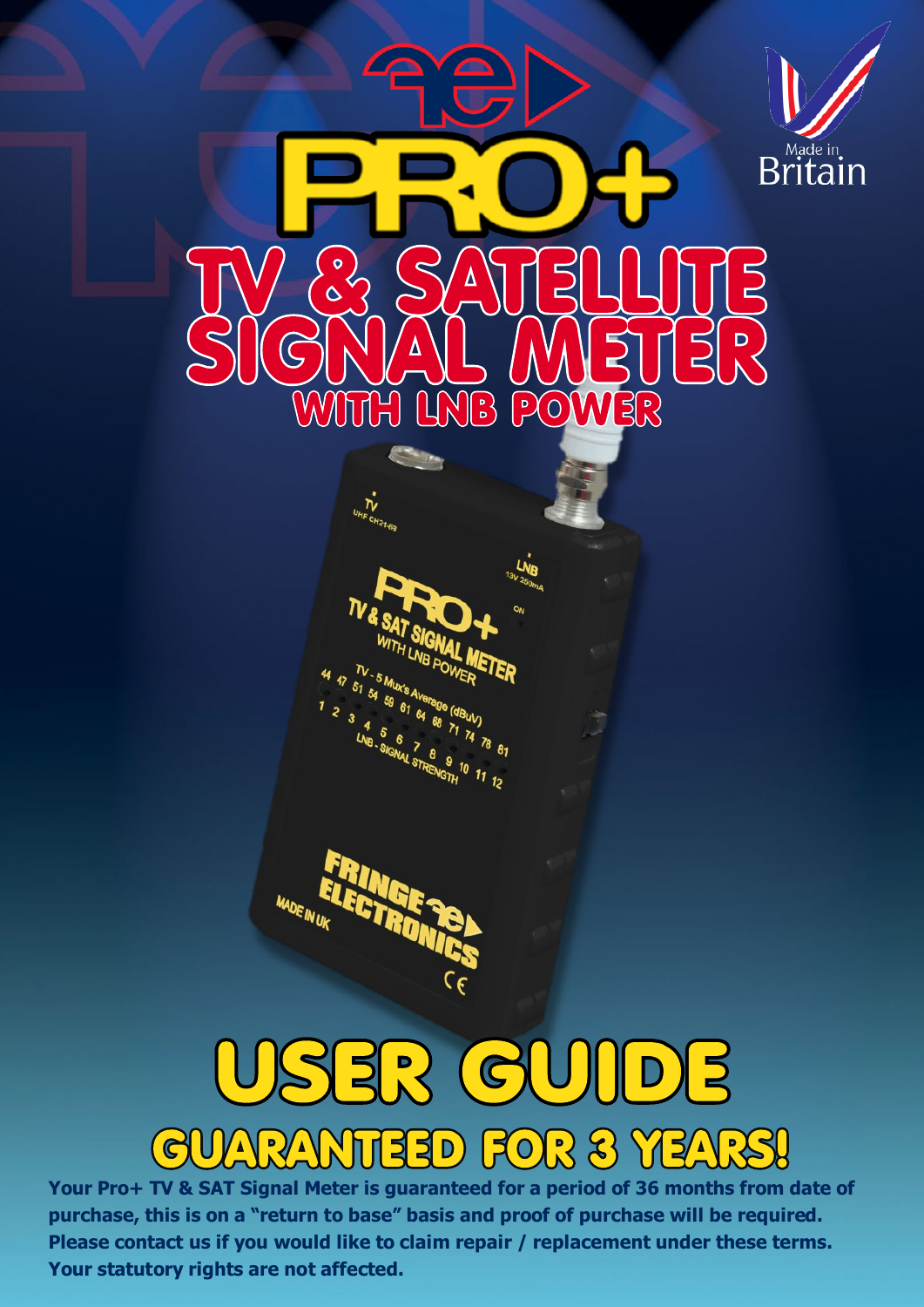## PRO+ TV & SAT SIGNAL METER

The **Pro+ TV & SAT Signal Meter** is a highly sensitive and accurate combined UHF TV and satellite signal finder. It incorporates both audio and visual signal indication and UHF signal finding. Also incorporated is a 13V LNB power source, providing an aid to dish alignment without the need for connection to a receiver or other power source.

### Instructions for use as a TV signal finder with an aerial:

- $\Rightarrow$  Fit the **9V PP3 battery**\* (supplied) into battery holder within the battery compartment at the rear of the **Pro+ TV & SAT signal finder**.
- $\implies$  Connect your directional aerial lead to the socket marked "TV". Note, if your aerial system incorporates an adjustable signal amplifier/booster, the best procedure is to first follow the steps below and find the strongest signal with the booster set to "low" boost setting, and if none can be found, then try again with the setting to "high/normal" boost.
- $\Rightarrow$  Turn on the power switch, located on the side of the unit and the green "On" power indicator will light. The audio signal will be heard as a continuous tone when two or more LED's are lit.
- $\Rightarrow$  Rotate the directional aerial, watch the LED's and/or listen to the audio tone. As the signal level improves, the pitch of the tone will increase and more LED's will light. The best position for your aerial will be indicated by the greatest number of LED's being lit and the highest pitch of audio tone. If you have found the signal with your booster set to "low", you may now switch your booster to "high/normal" if required.
- $\Rightarrow$  The Finder can now be removed from the aerial lead which can be reconnected to your TV or set-top box. You are now ready to tune your TV to receive the best quality TV signal available in your area.
- $\Rightarrow$  If you have difficulty tuning then you may wish to try re-connecting and continue rotating the aerial until the next highest signal is found. Also note that main TV transmitters require your aerial to be horizontally polarized, and local transmitters, vertical. So you may need to repeat the procedure for each mode. A tip is to look around to see how the local fixed aerial installations are oriented as a starting point.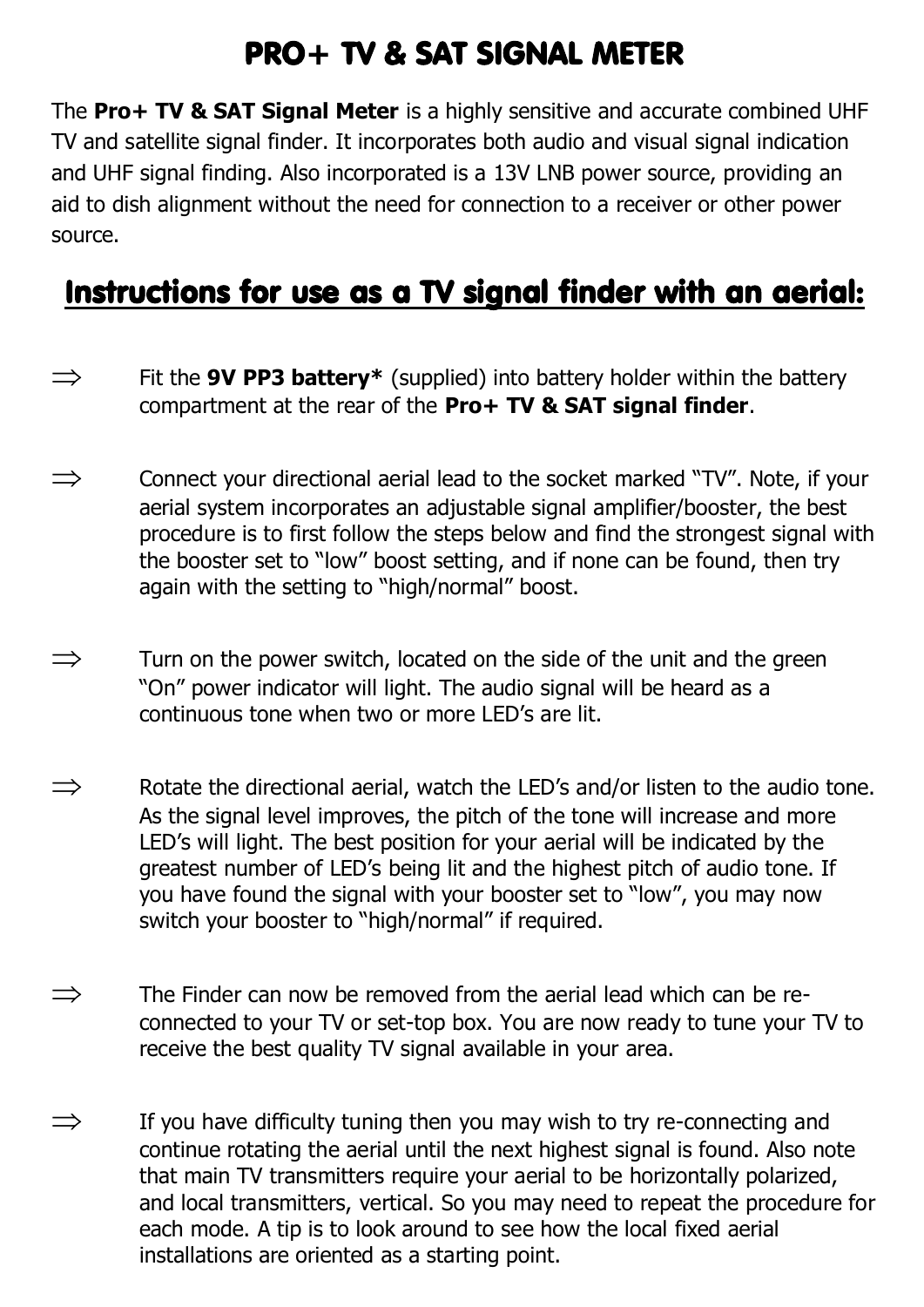#### Instructions for use as Satellite signal finder meter:

- $\Rightarrow$  Ensure the Pro+ is switched off. Connect the signal meter using the supplied patch lead by screwing one end directly onto the LNB connection of the meter. An additional push fit connection converter is provided for your convenience to aid speedy connection of the other end to your LNB. We suggest starting with your dish pointing towards the east (if you are in the UK and are looking for Sky/Freesat service).
- $\Rightarrow$  Once connected, Turn on the power switch, located on the side of the unit and the green "On" power indicator will light, the audio signal will be heard as a continuous tone and the first 3 to 5 LED's (depending on the model of LNB) will light up. On a non-aligned dish, this is the received signal starting point and is the result of a combination of LNB and background noise.
- $\Rightarrow$  By adjusting the direction and elevation angle of the dish, the finder will indicate any signal received from a satellite. You must first find out the elevation angle and direction for the required satellite for your location. Then, turn the face of the dish towards the north. Now adjust the dish's angle, and then slowly and smoothly turn the dish through east towards the south. Watch the LED's and listen for the audible tone. When the dish becomes aligned, the pitch of the tone will increase and more LED's will light. Remember to use fine fingertip adjustments, rather than aimlessly waving the dish around... the source of the signal you are trying to find is a pinpoint in the sky 18-25deg above the horizon and 22,300 miles above the equator!. A compass is a really useful aid and with practice, aligning a satellite dish will become second nature.
- $\Rightarrow$  The best position for your dish will be indicated when the greatest number of LED's are lit and the audio tone is at its highest pitch. Once that position is found, the elevation angle may be fine tuned. Successful alignment with the correct satellite will be confirmed by subsequent connection to your satellite receiver (see the receiver's instructions.)

Because of the wide band nature of this signal meter, erroneous readings may occur if used in close proximity of transmitting sources (cell phone, wi-fi, tetra, wireless equipment etc)

The indicated signal level is a guideline only and absolute accuracy is not wireless equipm<br>The indicated si<br>guaranteed.